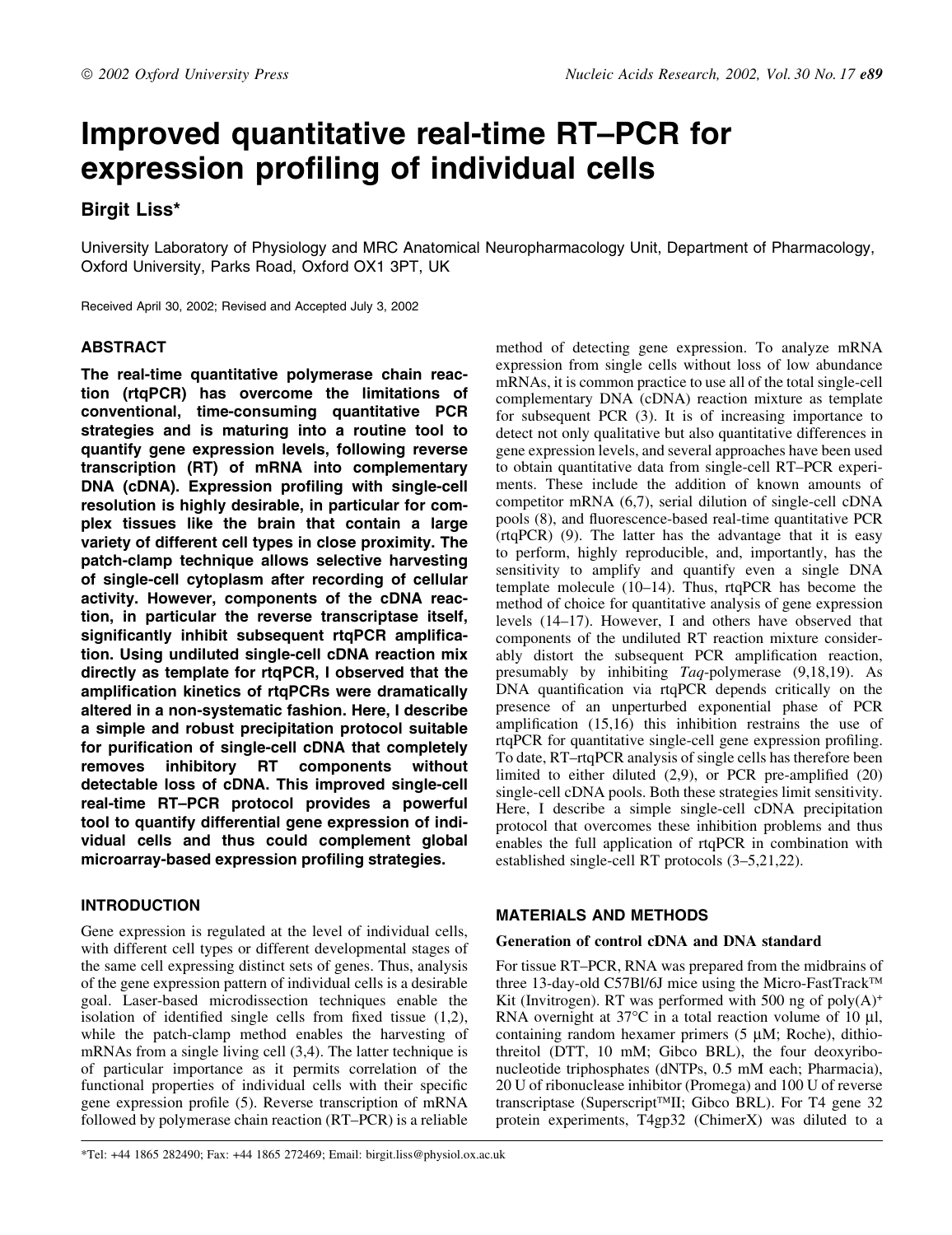concentration of 3.2  $\mu$ g/ $\mu$ l with sterile water. Freshly diluted T4gp32  $(1.6 \mu g)$  was added to the single-cell reaction mixture directly before the reverse transcriptase was added. Single-cell cDNA was kept at  $-70^{\circ}$ C until PCR amplification. cDNA was purified, diluted and quantified using a BioPhotometer (Eppendorf). For the calibration curve, a tyrosine hydroxylase (TH) cDNA fragment (accession no. M69200) was amplified using conventional PCR [forward primer (387 bp), CACCTG-GAGTACTTTGTGCG; reverse primer (1525 bp), CCTGTG-GGTGGTACCCTATG], purified (Qiaquick Gel Extraction and PCR Purification Kits; Qiagen) and quantified using a BioPhotometer (Eppendorf). The number of DNA molecules was calculated and the DNA was diluted accordingly in serial steps.

#### Harvesting of single-cell mRNA and cDNA synthesis

Single-cell mRNA was harvested from dopaminergic neurons in acute mouse brain slices as previously described (23). Briefly, for patch-clamp recording and cytoplasm harvest, patch-clamp capillaries (baked overnight at 220°C) were filled with 6  $\mu$ l of RNase-free patch-clamp buffer (140 mM KCl, 5 mM HEPES, 5 mM EGTA, 3 mM  $MgCl<sub>2</sub>$ , pH 7.3; all chemicals were from Sigma-Aldrich). After electrophysiological recording of neuronal activity using the whole-cell configuration, the cytoplasm of the same cell was harvested via the patch-pipette, under visual control, without losing the gigaseal to prevent contamination with extracellular fluid. Subsequently, the pipette contents were expelled into a sterile 0.5 ml reaction tube (Biopure; Eppendorf), containing the RT reaction mixture. RNasin and reverse transcriptase were added immediately, and single-cell cDNA synthesis was performed as described above.

#### Precipitation of single-cell cDNA

All chemicals were molecular biology grade and certificated to be RNase/DNA free. One microgram of glycogen (Ambion), 250 ng of polyC RNA (Amersham Pharmacia), 250 ng of polydC DNA (Amersham Pharmacia) and a 1/10 vol of 2 M sodium acetate pH 4.0 were added to the single-cell cDNA reactions, or to  $10 \mu l$  of diluted cDNA (generated from brain tissue) in water. cDNA was precipitated overnight with 3.5 vol of ethanol (100%; Sigma) at  $-20^{\circ}$ C. After centrifugation for 60 min at  $4^{\circ}$ C (13 000 g) the supernatant was discarded, 100  $\mu$ l of 75% ethanol was added and after a second centrifugation (13 000 g at  $4^{\circ}$ C) for 15 min, the supernatant was removed. The cDNA pellet was dried in a thermal heating block (Eppendorf) at 45°C until all ethanol had evaporated, and then dissolved in 10 µl of sterile water (Eppendorf). In order to completely resolubilize the cDNA, it was incubated for 60 min at 45°C prior to quantitative real-time PCR.

#### TaqMan quantitative real-time PCR and data analysis

rtqPCR was performed as recently described (13) using the GeneAmp 5700 instrument (Applied Biosystems). The TaqMan primer/hybridization probe real-time PCR approach uses a fluorescence resonance energy transfer probe as reporter system (24). Hybridization primer/probe assay specific for real-time PCR detection of TH (accession no. M69200) was optimized according to the recommended criteria using the Abiprism Primer express software (Applied Biosystems) and the  $2 \times$  TaqMan hybridizationprobe Mastermix (Applied Biosystems). The TaqMan Mastermix contains uracil-N-glycosylase (UNG). RT and PCR were performed with the same batches of enzymes, random hexamers and dNTPs for all cells analyzed. All pipetting steps were carried out in a flow hood (HERAEUS), with the same set of pipettes by the same person. Control DNA or purified single-cell cDNA (each in volumes of  $10 \mu l$ ) was used as a template in a 50  $\mu$ l PCR reaction in 1 $\times$  TaqMan Mastermix in the presence of 300 nM of the forward primer (TH-F1151, 5'-GAATGGGGAGCTGAAGGCTTA-3'), 300 nM of the reverse primer (TH-R1260, CTGCTGTGTCTGGT-CAAAGG), and 125 nM of the specific probe (TH-probe1193, CTATGGAGAGCTCCTGCACTCCCTGTCA). The hybridization probe was 3' labeled with 6-carboxytetramethylrhodamine as quencher and 5'-labeled 6-carboxyfluoroscein as reporter dye. Real-time PCR was performed in a GeneAmp 5700 thermocycler (PCR program: 2 min at 50°C, 10 min at 95°C, 50 cycles; 15 s at 95°C and 1 min at 60°C) and analyzed with GeneAmp 5700, Excel and IGOR (Wavemetrics) software. After defining a baseline (normalized background fluorescence of cycles  $6-15$  in a linear plot of relative fluorescence  $(R_f)$  against PCR cycle number, quantification of the initial template molecules was performed. The PCR cycle, where the increasing relative fluorescence  $(R_f)$  crossed a manually set detection threshold  $(C_t)$  was defined in a logarithmic plot of  $R_f$  values against PCR cycle numbers ( $C_t$ at  $R_f = 0.09$  for all analyzed data). Calibration curves were generated in IGOR by plotting  $C_t$  values against respective numbers of DNA template molecules, cDNA concentrations or cDNA dilution factors. Overall efficiencies  $(E)$  of PCR were calculated from the slopes of the standard curves according to the  $E = 10^{(-1/\text{slope})}$  for serial dilution in steps of 10 [log(10)] scale] or  $E = 2^{(-1/\text{slope})}$  for serial dilution in steps of 2 [log(2) scale].  $E = 2$  reflects a doubling of DNA in each PCR cycle over all dilution steps. Errors are given as standard deviations (SDs) of the means. Significance was defined according to  $P$ -values gained from either two-tailed  $t$ -test analysis, or for single-cell  $\Delta C_t$  comparisons, one-tailed *t*-test analysis.

#### RESULTS

A TaqMan primer/probe assay was designed and optimized to detect TH, a marker gene expressed in monoaminergic neurons. Figure 1 shows a representative result for an experiment in which different amounts of TH DNA (from 1 up to 106 molecules) were used as templates for rtqPCR. Relative fluorescence levels are plotted against PCR cycle numbers on both a linear scale (Fig. 1, top) and a semilogarithmic scale (Fig. 1, middle). Figure 1 illustrates that the PCR amplification kinetics are similar over the whole range of TH DNA template molecules. This is a precondition for the determination of  $C_t$  values and the generation of reliable calibration curves. The standard curve derived by plotting  $C_t$ values against DNA template molecule numbers has a calculated slope of  $-3.31$ , reflecting an overall PCR efficiency of 2.0 (mean slope for  $n = 5$  experiments:  $-3.35 \pm 0.09$ ,  $E = 1.99 \pm 0.04$ . This slope indicates a near perfect doubling of amplification products per cycle during the exponential phase of the PCR [the theoretical slope for an ideal PCR amplification is  $-1 / log(10)2 = -3.32$ .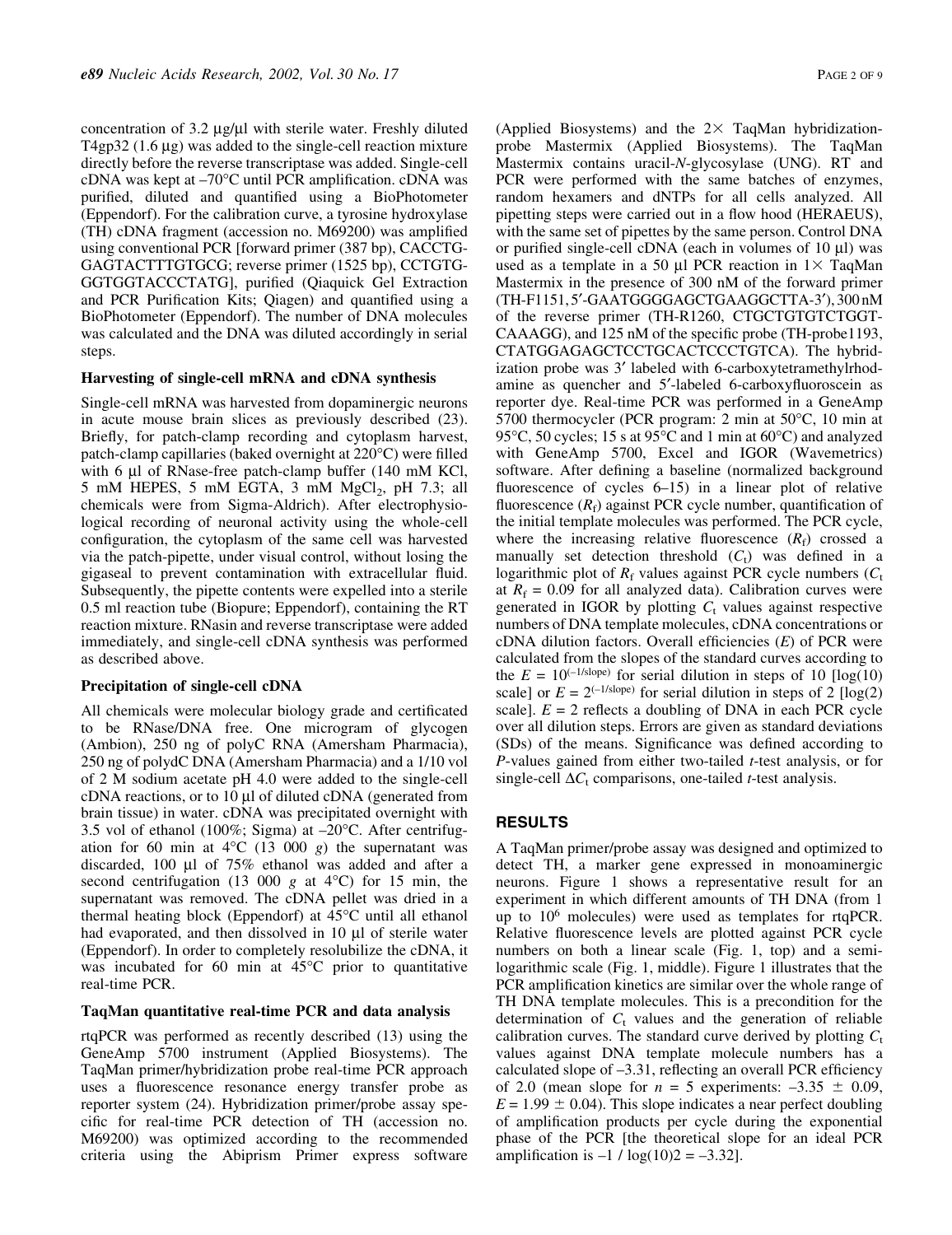When undiluted single-cell cDNA was used as PCR template, the results were dramatically different from those obtained using purified DNA (Fig. 1), or cDNA in water (see Fig. 4A). The rtqPCR amplification kinetics varied from cell to cell in an unpredictable fashion, making the definition of the cycle threshold for detection problematic (Fig. 2A). These results appear to rule out reliable rtqPCR quantification of cDNA molecules using undiluted single-cell cDNA reaction mixtures as PCR templates.

To identify the RT reaction component(s) that distort the rtqPCR amplification kinetics, the inhibitory effect of each of the individual RT reaction components was determined. These included DTT, RT buffer (containing random hexamer primers and dNTPs), the patch-clamp buffer, reverse transcriptase and ribonuclease inhibitor. Real-time PCR was performed with identical amounts of template cDNA (1 fM), generated from brain tissue, in either water or in the presence of an individual RT reaction component. The  $C_t$  value for cDNA in water was used as a reference to identify significant inhibition of cDNA-synthesis reaction components. The following  $C_t$  values were obtained:  $C_t = 34.44 \pm 0.18$  $(n = 6)$  for cDNA in water;  $C_t = 34.31 \pm 0.33$   $(n = 4)$  for cDNA in patch-clamp buffer;  $C_t = 34.44 \pm 0.16$  (n = 4) for cDNA in 2 U/µl RNasin;  $C_t = 34.29 \pm 0.18$  (n = 4) for cDNA in RT buffer;  $C_t = 35.03 \pm 0.23$  for cDNA in DTT (n = 4);  $C_t =$ 50.00  $\pm$  0.0 (*n* = 6) for cDNA in reverse transcriptase. A twopaired  $t$ -test demonstrated that the TaqMan rtqPCR amplification was significantly compromised only in the presence of 10 U/µl reverse transcriptase ( $P \ll 0.000005$ ) and to a much lesser degree in the presence of 10 mM DDT ( $P = 0.002$ ). Interestingly, the inhibitory effect of the reverse transcriptase was higher in these control experiments than in single-cell RT-PCR experiments (Fig. 2), resulting in complete rtqPCR inhibition ( $C_t$  = 50 after 50 PCR cycles).

It has been reported that adding of the T4 gene 32 protein (T4gp32) to the RT reaction mixture, prior to RT, could remove the inhibitory effects of reverse transcriptase on subsequent PCR amplification (18,25). However, as illustrated in Figure 2B, addition of  $1.6 \mu$ g of T4gp32 prior to single-cell cDNA synthesis did not improve the real-time RT-PCR amplification kinetics.

Figure 1. Real-time fluorescent RT-PCR standard curve for TH cDNA quantification. Top, sensitivity of the real-time fluorescent RT-PCR protocol for TH. Relative fluorescence intensities  $(R_f)$  were plotted against PCR cycle numbers for five different calculated numbers of TH dsDNA template molecules (ranging from 1 to 1 000 000 molecules, as indicated). Middle, same data as in the top panel are plotted on a logarithmic  $R_f$  scale, for better illustration of the exponential phase of the PCR. Slopes of the exponential amplification phases were highly reproducible and independent of template concentration. Bold line  $(C<sub>t</sub>)$  indicates the fluorescence threshold of amplification detection at  $R_f = 0.09$ , manually set within the exponential PCR phase. Bottom, standard curve for TH cDNA quantification derived from data shown in the top and middle panels.  $C_t$ value is defined as the cycle number where the relative fluorescence crosses the set threshold of amplification detection. Mean  $C_t$  values for different numbers of TH template molecules are plotted against their respective numbers of template molecules on a logarithmic scale. The linear regression fit ( $r = 0.999$ ) was highly reproducible (mean slope = -3.31  $\pm$  0.09 SD,  $n = 3$ ) and defined the intercept at PCR cycle = 40.76 for a single TH dsDNA molecule.

Figure 3 shows serial dilution of single-cell cDNA reaction mixtures. As illustrated, the rtqPCR amplification kinetics were not homogeneous across different cDNA dilutions, and varied both in the same cell (Fig. 3A, top and middle), and between individual cells (Fig. 3A, bottom). Thus, analysis of individual single-cell PCR calibration curves did not produce reliable values. The mean slope for the individual linear regressions was  $-3.45 \pm 1.0$  (n = 4), the high SD indicates the

#### rtgPCR: standard curve for TH quantification

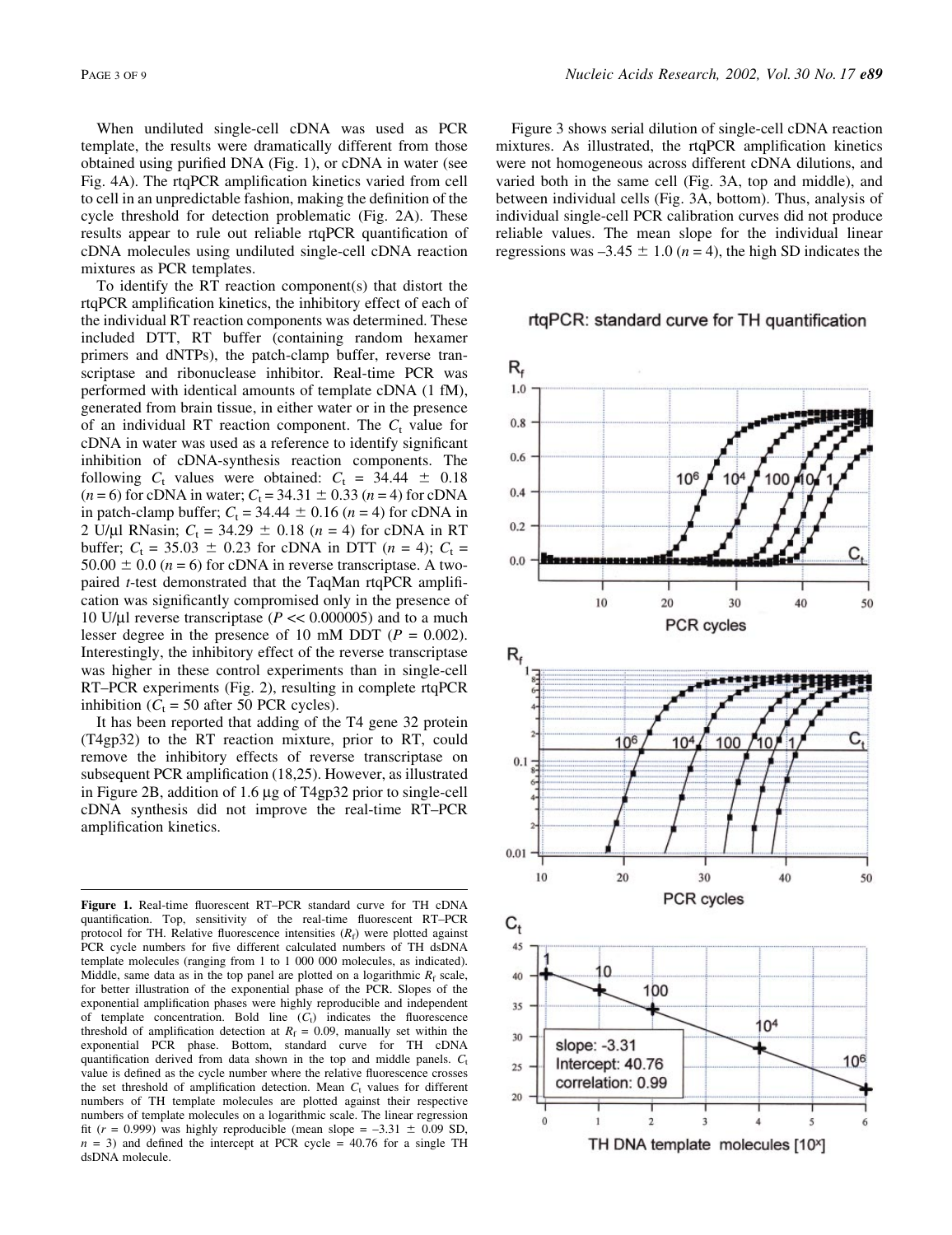

# в



Figure 2. Real-time PCR using undiluted single-cell cDNA as template. (A) Amplification plots for TH rtqPCR for three individual cells utilizing undiluted cDNA reactions as templates. Relative fluorescence intensities  $(R_f)$  were plotted against PCR cycle numbers on a linear (top) and logarithmic (bottom) scale, illustrating inhomogeneous amplification kinetics between different single cells and compared with the standard (compare Fig. 1). (B) Similar experiment as shown in (A). However, single-cell cDNA synthesis was performed in the presence of the T4 gene 32 protein.

large scatter in the slopes of individual calibration curves. Figure 3B depicts the results of a similar set of experiments to those shown in Figure 3A, except that in this case the singlecell cDNAs were precipitated prior to serial dilution and rtqPCR. It is evident from the individual amplification plots that the kinetics of rtqPCR were independent of cDNA concentration both in the same cell (Fig. 3B, top and middle) and between different cells (Fig. 3B, bottom). The mean slope of the calibration curve was  $-1.03 \pm 0.05$  (n = 4) for the log(2) scale (ideal slope for serial dilution of  $2 = 1.0$ ), corresponding to  $-3.44 \pm 0.16$  on a log(10) scale and an efficiency of 1.96  $\pm$ 0.06. Importantly, neither the slope of the calibration curve nor the overall PCR efficiency was significantly different when precipitated single-cell cDNA or purified TH DNA was used as PCR template  $[P = 0.28 \text{ (slope) and } P = 0.34 \text{ (E)}].$ 

I next tested whether the purification protocol leads to any loss of low concentration cDNA, which would bias quantification. Sets of serial dilutions of brain cDNA  $(10 \mu l$  each) were either used directly for rtqPCR or were precipitated and redissolved in 10  $\mu$ l of water prior to rtqPCR. Figure 4A shows that the amplification plots and calibration curves obtained using these two protocols were almost identical, indicating that precipitation results in no significant loss of template cDNA over the full range of concentrations tested  $(10^2-10^5)$ aM). The mean values between the  $C_t$  value for nonprecipitated and precipitated DNA ( $\Delta C_t$ ) was  $-0.04 \pm 0.15$ (for  $n = 4$  dilution steps). The slopes of the calibration curve obtained for non-precipitated or precipitated cDNA were  $-3.55 \pm 0.17$  (n = 4, E = 1.92  $\pm$  0.06) and  $-3.62 \pm 0.15$  (n = 4,  $E = 1.89 \pm 0.05$ , and were not significantly different [two-paired *t*-test:  $P = 0.54$  (slope) and  $P = 0.52$  (*E*)]. There was also no difference between the calibration curves generated from a single-cell cDNA and from brain tissue cDNA  $[P = 0.15$  (slope) and  $P = 0.36$  (E), respectively].

To evaluate the reproducibility of the precipitation method at the level of the single cell, cDNA reaction mixtures from individual cells were split after RT into two halves, and both halves were separately precipitated and used for comparative rtqPCR. Figure 4B illustrates the high reproducibility of the single-cell cDNA precipitation protocol. The  $C_t$  values of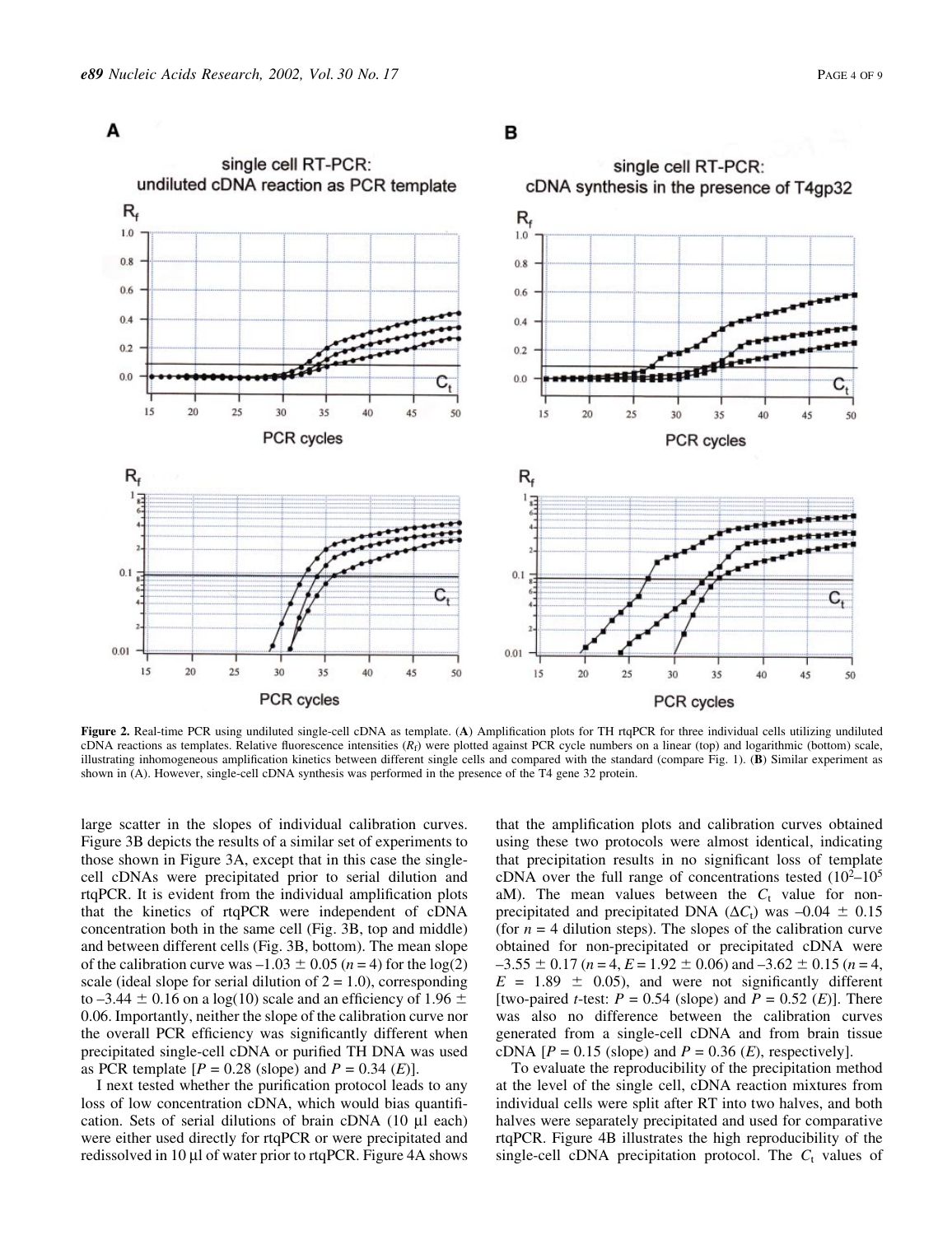single cell RT-PCR:



single cell RT-PCR:

в



Figure 3. Real-time PCR of TH for cDNA derived from single cells. (A) Top/middle, amplification plots (linear/logarithmic y-axis) of TH rtqPCR with serial dilutions (steps of 2) of cDNA derived from a single cell as template (dilutions:  $a = 1:2$ ,  $b = 1:4$ ,  $c = 1:8$ ,  $d = 1:16$ ,  $e = 1:32$ ,  $C<sub>t</sub>$  at 0.09). Note the diverging slopes of individual amplification kinetics that also differs from those of controls (compare Figs 1 and 4A) preventing quantification of single-cell TH cDNA molecules. Bottom, linear plot of  $C<sub>1</sub>$  values against dilution factor of cDNA derived from individual cells, further illustrating the unpredictability of altered amplification kinetics (data points for cell 1 correspond to amplification plots shown in the top and middle panel). (B) Similar experiment as shown in (A), but single-cell cDNA was precipitated and redissolved in water prior to rtqPCR. Top/middle, slopes of the exponential amplification phases ( $C_t$  = 0.09) were highly reproducible and independent of template concentration. Bottom, linear plot of  $C_t$  values against dilution factor of cDNA derived from individual cells, further illustrating the robustness and reproducibility of results (data points for cell 3 correspond to amplification plots shown in the top and middle panels).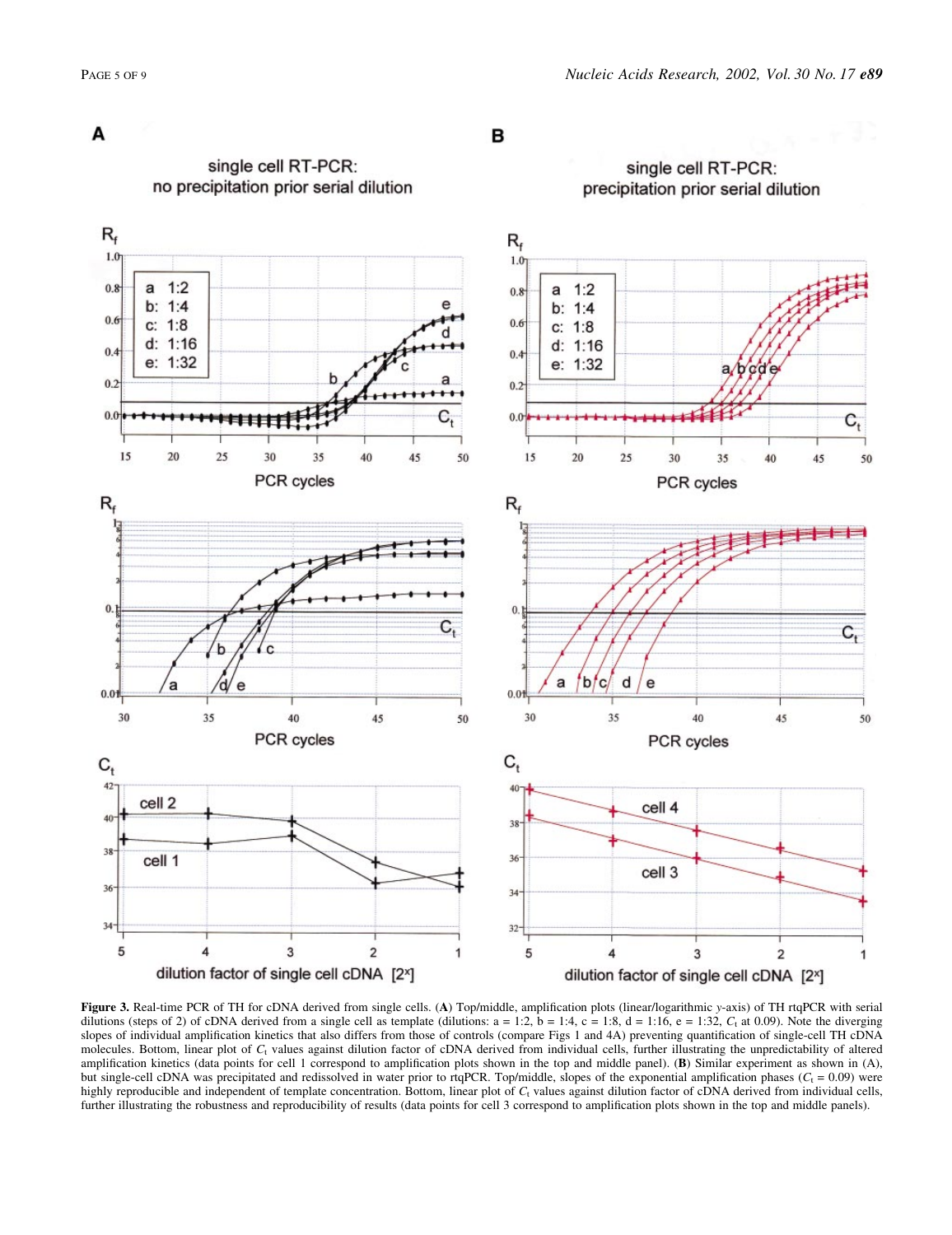single-cell cDNA precipitation:

reproducibility

# A

PCR with serial dilutions of cDNA (tissue): recovery of low concentrations of cDNA



Figure 4. No loss of cDNA occurs during the precipitation procedure. (A) rtqPCR of TH with serial dilutions (steps of 10) of cDNA in water, generated from brain tissue, as templates. Red traces, precipitation of cDNA prior to PCR; black traces, no precipitation of cDNA prior to PCR. Linear and logarithmic ampli fication plots reveal almost identical amplification kinetics (top/middle) over the full range of tested cDNA concentrations. The respective calibration curves (bottom) had very similar slopes and they were similar to the standard curves shown in Figure 1. (B) Reproducibility of rtqPCR following single-cell cDNA precipitation. Amplification plots for TH and C<sub>t</sub> values of cDNA generated from a single cell, split into two reactions prior to precipitation and rtqPCR, are almost identical.

# B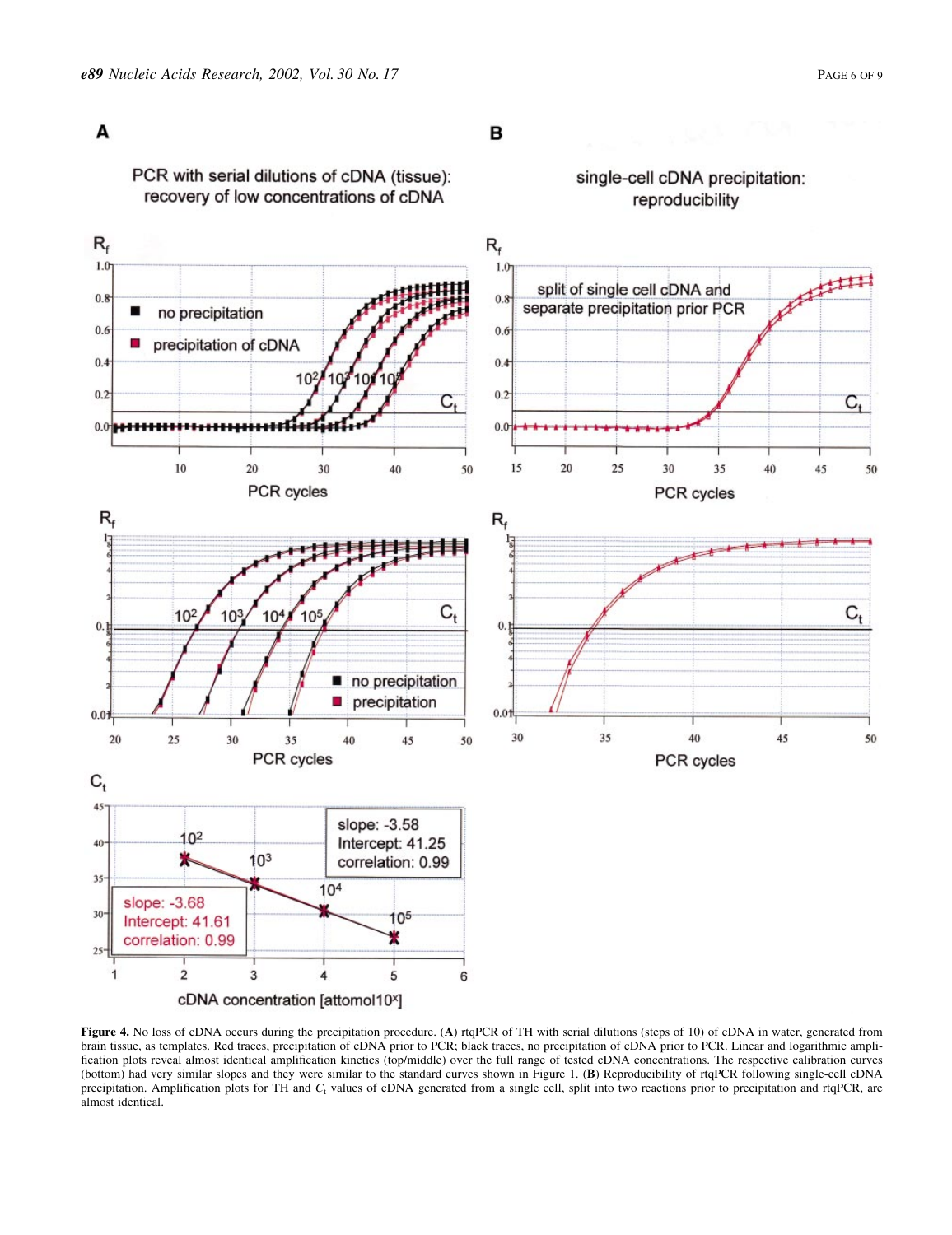single-cell duplicates were very similar (mean  $\Delta C_t = 0.27 \pm$ 0.16,  $n = 6$ ) and the mean  $\Delta C_t$  was not significantly different from those of standard replicates, calculated to have 10 DNA molecules as PCR template (compare Fig. 1, mean  $\Delta C_t$  =  $0.31 \pm 0.13$ ,  $n = 6$ ,  $P = 0.32$ , one-tailed *t*-test). In contrast, if only one half of the single-cell cDNA reaction mixture was precipitated, and the other was not, the  $C_t$  values were very different from cell to cell (mean  $\Delta C_t = 1.73 \pm 1.33$ ,  $n = 6$ ; the high SD indicates the large scatter of  $\Delta C_t$  values), and  $\Delta C_t$ values were significantly higher than those of standard replicates ( $P = 0.01$ , one-tailed *t*-test). These results further illustrate that the extent of PCR inhibition is not predictable using unpurified single-cell cDNA reaction mixtures as templates for rtqPCR. In contrast, the precipitated single-cell cDNA behaves like the purified TH DNA template during rtqPCR amplification.

Taken together, absolute quantification of single-cell cDNA molecules using real-time PCR is possible, without diluting the single-cell cDNA reaction mixture, providing a quantitative cDNA precipitation step is included in the protocol.

### **DISCUSSION**

Quantitative analysis of gene expression at the level of individual cells is of particular relevance in tissues that contain a large variety of different cell types in close proximity, like the brain. Determination of the exact amount of a cDNA related to a specific gene using rtqPCR requires the definition of a cycle threshold for detection  $(C_t)$  in the exponential phase of the PCR amplification. For both relative and absolute quantification and comparison of gene expression between different samples, similar PCR amplification kinetics, especially in the exponential phase, are required for all samples analyzed. Relative quantification requires a housekeeping gene that shows constant expression levels between individual samples. The choice of such a gene is problematic at the tissue level  $(26)$  and is likely to be even more difficult at the singlecell level. We have previously shown that the classic housekeeping gene beta-actin display large variations in cDNA expression levels between individual dopaminergic neurons (13). This indicates that beta-actin, at least at the level of single dopaminergic neurons, is not suitable for relative quantification. In order to allow absolute quantification of cDNA molecule numbers, a standard curve is required for the respective gene, which is generated by using defined numbers of DNA molecules as rtqPCR templates (compare Fig. 1). In addition, the amplification kinetics and efficiencies of PCR reactions for sample DNA and for standard DNA need to be similar (15,17,27,28). In general, it is problematic to extrapolate from the number of cDNA molecules determined, to the absolute number of corresponding mRNA transcripts, as the efficiency of reverse transcriptase depends on the secondary structure, the specific RNA/protein complexation, and the absolute number of the respective individual target mRNA species (26,29,30).

I show here that the requirements for reliable rtqPCR quantification of TH cDNA molecules were clearly not met when undiluted single-cell cDNA reaction mixtures were used as templates; rtqPCR amplification kinetics were altered in a non-systematic fashion from cell to cell (compare Fig. 2). Serial dilution experiments of single-cell cDNA reaction mixtures revealed that the rtqPCR amplification kinetics were also inhomogeneous across different cDNA dilutions, not only for the same cell, but also between different individual cells (Fig. 3A). Inhibition of the PCR amplification reaction, and thus altered PCR amplification kinetics, has been found to be a major problem for quantitative PCR (18,27,31). Mathematical procedures to adjust altered PCR amplification kinetics are only valid if PCR kinetics are distorted in a systematic and thus predictable manner (19,28,32,33). Thus, mathematical procedures to correct for the different PCR amplification kinetics found for undiluted single-cells cDNA reaction mixtures are not applicable.

To find an experimental way to overcome rtqPCR inhibition when undiluted cDNA reaction mixtures are used as templates, I analyzed which component of the cDNA reaction mixture was responsible for PCR inhibition. I found that the presence of the reverse transcriptase itself in the rtqPCR reaction dramatically inhibited PCR amplification. PCR inhibition by reverse transcriptases has previously been described, and reported to be particularly significant at lower concentrations of template DNA  $(<10<sup>5</sup>$  molecules) (18).

It has been reported that the addition of the T4 gene 32 protein prior to RT increases the efficiency of reverse transcriptases and could overcome PCR inhibition (18). However, I found that addition of T4gp32 prior to singlecell cDNA synthesis did not result in improved amplification kinetics of subsequent rtqPCR (Fig. 2B). Heat inactivation of the reaction mix after cDNA synthesis, to destroy secondary structure and thus enzymatic activity, has previously been shown not to be preventing the inhibitory effects of reverse transcriptase on PCR (18). This is in accordance with my results, as all rtqPCR reactions were incubated for 10 min at 95°C prior to PCR amplification to inactivate the UNG enzyme of the TaqMan Mastermix.

Decreasing the amount of reverse transcriptase to reduce its inhibitory effect on PCR is expected to result in loss, or underrepresentation, of low abundance mRNAs from single cells because the efficiency of the cDNA synthesis is reduced at low mRNA concentrations (15). Dilution of the single-cell cDNA reaction (>one-eighth-fold, compare Fig. 2A) resulted in amplification kinetics that were very similar to those performed with either cDNA in water, or purified DNA as PCR template. However, dilution of single-cell cDNA will inevitably lead to loss of low abundance cDNAs and thus compromise the application of single-cell rtqPCR for the study of low abundance mRNAs.

I describe here a simple ethanol precipitation protocol that enables quantitative precipitation and recovery of very low concentrated cDNA, and that removes all rtqPCR-inhibiting components. Ethanol precipitation was carried out in the presence of sodium acetate, in accordance with the original protocol (34). Precipitation of cDNA was carried out overnight at  $-20^{\circ}$ C, as precipitation at  $-70^{\circ}$ C has been found to inhibit complete DNA precipitation when ammonium acetate was used as source of monovalent cations (35,36). The addition of the carrier nucleic acids polyC and polydC allowed quantitative precipitation of low concentrated DNA without affecting subsequent rtqPCR, as illustrated in Figure 4A. Glycogen was added to increase the reproducibility of cDNA recovery. I did not test linear acrylamide as co-precipitants as there were no problems either with DNA or RNase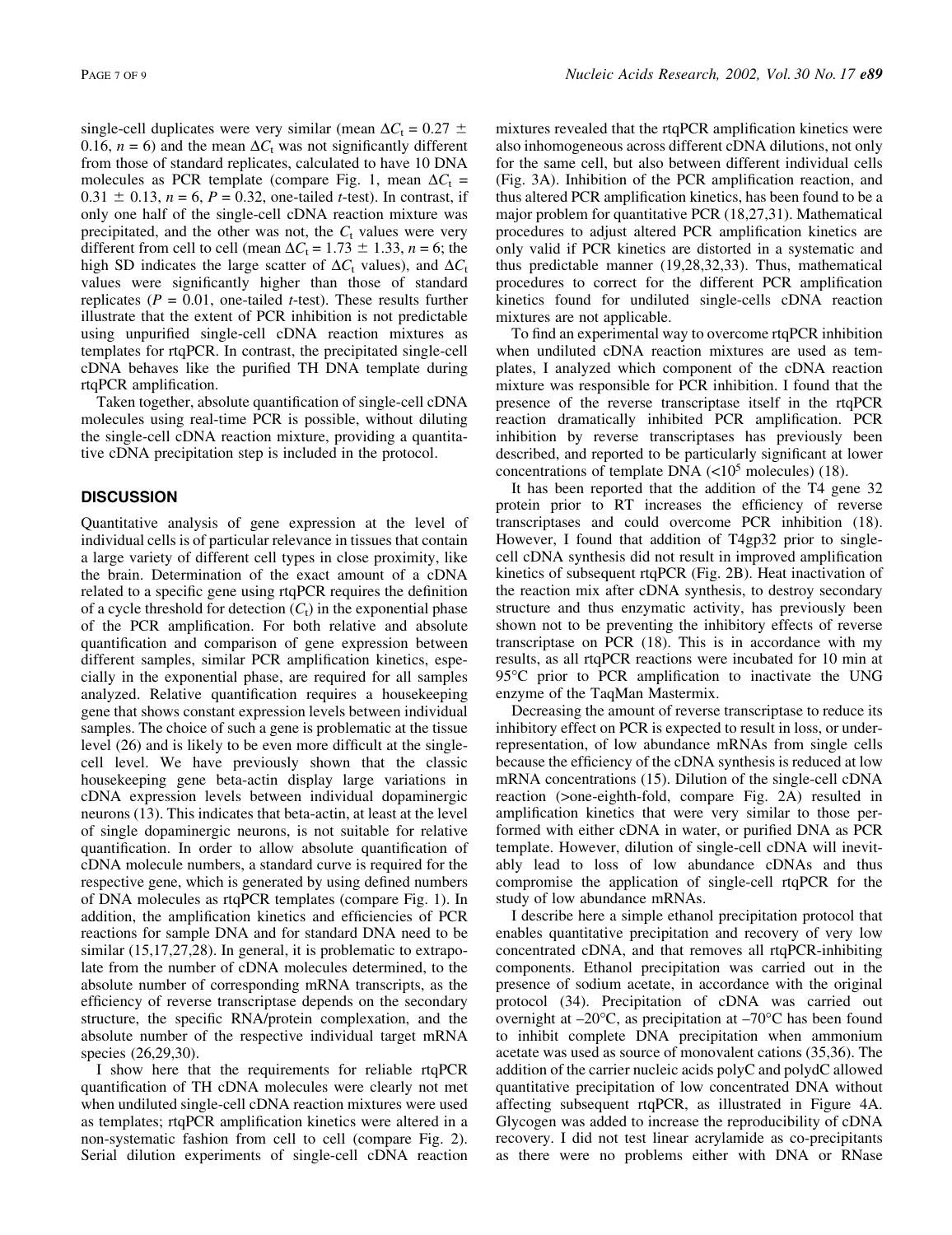contamination of glycogen or with re-dissolving of precipitated cDNA. Linear acrylamide has the advantage of being derived from a non-biological source, however, it contributes to absorbance at 260 and 280 nm (37).

Experiments using the same amount of highly diluted cDNA with or without precipitation prior to rtqPCR allowed direct monitoring of any cDNA loss due to the precipitation procedure and demonstrated that this did not happen (Fig. 4A). PCR amplification plots, PCR efficiencies, and the slopes of calibration curves generated from precipitated single-cell cDNA were very similar to those using purified TH DNA or brain cDNA as templates. Taken together, single-cell cDNA after precipitation fulfills all the requirements for absolute quantification of TH cDNA molecules at the level of individual cells.

The protocol enables rtqPCR in combination with established specific RT conditions for single-cell RNA, harvested after electrophysiological characterization  $(3-5,9,23)$ . With the method described here we have quantified single-cell cDNA expression after electrophysiological characterization for six different genes with high, medium and low expression levels, and identified a high correlation between cDNA transcript numbers and respective functional protein levels in the individual neurons (13). Furthermore, this approach provides a reliable method for cell-specific validation of tissue-based DNA microarray-generated global gene expression-profiling data (38,39).

### ACKNOWLEDGEMENTS

I thank Frances Ashcroft and Jochen Roeper for critically reading the manuscript. B.L. is supported by a Todd-Bird Junior Research Fellowship at New College, Oxford, and a Royal Society Dorothy Hodgin Research Fellowship.

#### **REFERENCES**

- 1. Schutze,K., Posl,H. and Lahr,G. (1998) Laser micromanipulation systems as universal tools in cellular and molecular biology and in medicine. Cell Mol. Biol. (Noisy-le-grand), 44, 735-746.
- 2. Fink,L., Seeger,W., Ermert,L., Hanze,J., Stahl,U., Grimminger,F., Kummer, W. and Bohle, R.M. (1998) Real-time quantitative RT-PCR after laser-assisted cell picking. Nature Med., 4, 1329-1333.
- 3. Monyer,H. and Lambolez,B. (1995) Molecular biology and physiology at the single-cell level. Curr. Opin. Neurobiol., 5, 382-387.
- 4. Sucher,N.J. and Deitcher,D.L. (1995) PCR and patch-clamp analysis of single neurons. Neuron,  $14$ ,  $1095-1100$ .
- 5. Lambolez,B., Audinat,E., Bochet,P., Crepel,F. and Rossier,J. (1992) AMPA receptor subunits expressed by single Purkinje cells. Neuron, 9, 247±258.
- 6. Tsuzuki,K., Lambolez,B., Rossier,J. and Ozawa,S. (2001) Absolute quantification of AMPA receptor subunit mRNAs in single hippocampal neurons. J. Neurochem., 77, 1650-1659.
- 7. Baro,D.J., Levini,R.M., Kim,M.T., Willms,A.R., Lanning,C.C., Rodriguez,H.E. and Harris-Warrick,R.M. (1997) Quantitative single-cellreverse transcription-PCR demonstrates that A-current magnitude varies as a linear function of shal gene expression in identified stomatogastric neurons. J. Neurosci., 17, 6597-6610.
- 8. Tkatch,T., Baranauskas,G. and Surmeier,D.J. (1998) Basal forebrain neurons adjacent to the globus pallidus co-express GABAergic and cholinergic marker mRNAs. Neuroreport, 9, 1935-1939.
- 9. Tkatch,T., Baranauskas,G. and Surmeier,D.J. (2000) Kv4.2 mRNA abundance and A-type  $K(+)$  current amplitude are linearly related in basal ganglia and basal forebrain neurons. J. Neurosci., 20, 579-588.
- 10. Lockey, C., Otto, E. and Long, Z. (1998) Real-time fluorescence detection of a single DNA molecule. Biotechniques, 24, 744-746.
- 11. Steuerwald,N., Cohen,J., Herrera,R.J. and Brenner,C.A. (1999) Analysis of gene expression in single oocytes and embryos by real-time rapid cycle fluorescence monitored RT-PCR. Mol. Hum. Reprod., 5, 1034±1039.
- 12. Svanvik,N., Stahlberg,A., Sehlstedt,U., Sjoback,R. and Kubista,M. (2000) Detection of PCR products in real time using light-up probes. Anal. Biochem., 287, 179-182.
- 13. Liss,B., Franz,O., Sewing,S., Bruns,R., Neuhoff,H. and Roeper,J. (2001) Tuning pacemaker frequency of individual dopaminergic neurons by Kv4.3L and KChip3.1 transcription. EMBO J., 20, 5715-5724.
- 14. Walker,N.J. (2002) A technique whose time has come. Science, 296, 557±559.
- 15. Freeman,W.M., Walker,S.J. and Vrana,K.E. (1999) Quantitative RT-PCR: pitfalls and potential. Biotechniques, 26, 112-122, 124-125.
- 16. Bustin, S.A. (2000) Absolute quantification of mRNA using real-time reverse transcription polymerase chain reaction assays. J. Mol. Endocrinol., 25, 169-193.
- 17. Medhurst,A.D., Harrison,D.C., Read,S.J., Campbell,C.A., Robbins,M.J. and Pangalos, M.N. (2000) The use of TaqMan RT-PCR assays for semiquantitative analysis of gene expression in CNS tissues and disease models. J. Neurosci. Methods, 98, 9-20.
- 18. Chandler,D.P., Wagnon,C.A. and Bolton,H.,Jr (1998) Reverse transcriptase (RT) inhibition of PCR at low concentrations of template and its implications for quantitative RT-PCR. Appl. Environ. Microbiol., 64, 669-677.
- 19. Pfaffl, M.W. (2001) A new mathematical model for relative quantification in real-time RT-PCR. Nucleic Acids Res., 29, e45.
- 20. Al-Taher,A., Bashein,A., Nolan,T., Hollingsworth,M. and Brady,G.  $(2000)$  Global cDNA amplification combined with real-time RT $-$ PCR: accurate quantification of multiple human potassium channel genes at the single cell level. Yeast,  $17$ ,  $201-210$ .
- 21. Song,W.J., Tkatch,T., Baranauskas,G., Ichinohe,N., Kitai,S.T. and Surmeier,D.J. (1998) Somatodendritic depolarization-activated potassium currents in rat neostriatal cholinergic interneurons are predominantly of the A type and attributable to coexpression of Kv4.2 and Kv4.1 subunits. *J. Neurosci.*, **18**, 3124-3137.
- 22. Sucher,N.J., Deitcher,D.L., Baro,D.J., Warrick,R.M. and Guenther,E. (2000) Genes and channels: patch/voltage-clamp analysis and single-cell RT-PCR. Cell Tissue Res., 302, 295-307.
- 23. Liss,B., Bruns,R. and Roeper,J. (1999) Alternative sulfonylurea receptor expression defines metabolic sensitivity of K-ATP channels in dopaminergic midbrain neurons. EMBO J., 18, 833-846.
- 24. Lie,Y.S. and Petropoulos,C.J. (1998) Advances in quantitative PCR technology: 5' nuclease assays. Curr. Opin. Biotechnol., 9, 43-48.
- 25. Villalva,C., Touriol,C., Seurat,P., Trempat,P., Delsol,G. and Brousset,P. (2001) Increased yield of PCR products by addition of T4 gene 32 protein to the SMART PCR cDNA synthesis system. Biotechniques, 31, 81±83, 86.
- 26. Bustin, S.A. (2002) Quantification of mRNA using real-time RT-PCR: trends and problems. J. Mol. Endocrinol., 29, 23-40.
- 27. Halford,W.P. (1999) The essential prerequisites for quantitative RT-PCR. Nat. Biotechnol., 17, 835.
- 28. Pfaffl, M.W., Horgan, G.W. and Dempfle, L. (2002) Relative expression software tool (REST) for group-wise comparison and statistical analysis of relative expression results in real-time PCR. Nucleic Acids Res., 30, e36.
- 29. Gerard,G.F. and D'Alessio,J.M. (1993) Reverse transcriptase (EC 2.7.7.49). Methods Mol. Biol., 16, 73-93.
- 30. Zhang,J. and Byrne,C.D. (1999) Differential priming of RNA templates during cDNA synthesis markedly affects both accuracy and reproducibility of quantitative competitive reverse-transcriptase PCR. Biochem. J., 337, 231-241.
- 31. Al-Soud, W.A. and Radstrom, P. (2001) Purification and characterization of PCR-inhibitory components in blood cells. J. Clin. Microbiol., 39, 485±493.
- 32. Vu,H.L., Troubetzkoy,S., Nguyen,H.H., Russell,M.W. and Mestecky,J. (2000) A method for quantification of absolute amounts of nucleic acids by (RT)-PCR and a new mathematical model for data analysis. Nucleic Acids Res., 28, e18.
- 33. Meijerink,J., Mandigers,C., van de Locht,L., Tonnissen,E., Goodsaid,F. and Raemaekers,J. (2001) A novel method to compensate for different amplification efficiencies between patient DNA samples in quantitative real-time PCR. J. Mol. Diagn.,  $3, 55-61$ .